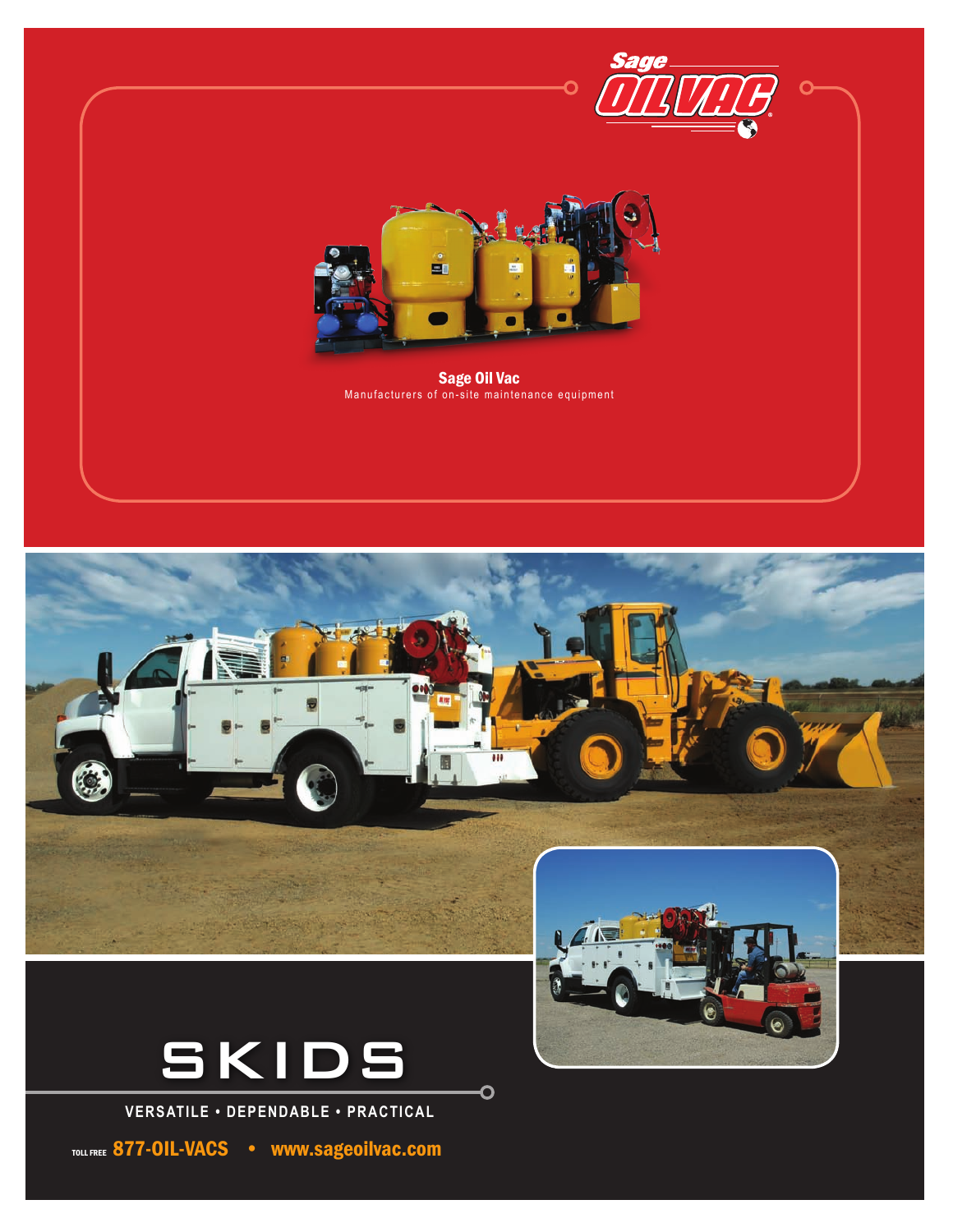Sage Oil Vac Lube Skids utilize the patented NO PUMP process of used oil evacuation and delivery during the maintenance process. There are no air operated pumps to wear out or maintain. The system uses an on-board air compressor or a pre-existing air source to build vacuum and pressurize the tanks as needed.

Vacuum used motor oil as fast as 5-7 gallons per minute from equipment. Enjoy the added versatility of vacuuming fresh maintenance fluids into the fresh fluid tanks at 8-12 gallons per minute, without pumps!

# Standard/Optional **Equipment** 2 16 12 8 11 13  $\overline{14}$ **ER** 10

# **Standard Equipment**<br>**D** Rear Mounted Control Panel

- 
- **2** Pistol Grip Quart meter
- **3** Detachable Air Compressor Mount
- **4** Used Filter Receptacle <sup>\*\*</sup> **5** Filter Stinger
- **3**" x 6" forklift pockets (one in each corner)
- **Barrel Straw**
- **B** Fresh Fluid Filter
- **9** 3/4" Protected Glass Sight Plugs

#### Optional Equipment \* **c** Heated fresh fluid tanks

- 120 lb Grease Package (includes reel, pump, control handle) 11 1) **C** 
	-
	- <sup>13</sup> 35 ft or 50 ft reels
	- <sup>89</sup> 8 HP or 13 HP gas engine air compressors **0** 7 HP or 10 HP diesel engine air compressors
	- Compressor / Generator / Welder Combinations 15
	- <sup>16</sup> Preset or Mechanical meters

isions and weights vary with added optional equ with Sage Oil Vac representative to determine diffe





#### **Used Filter Receptacle™**  (patent #5884676)

This patented product provides a convenient manner to drain, store, and transport messy used oil filters from the point of service to a point of disposal. Filters are allowed to "hot drain" \* by simply placing them on pegs that are incorporated into the Used Filter Receptacle™. The accumulated oil can be evacuated into the used oil tank with the turn of a valve.

\* **EPA 40 CFR 261.4 (b)(13) excluded oil filters from hazardous waste if a used oil filter is properly "hot drained." Consult EPA 40 CFR for actual language.**

**Filter Stinger™** (patent #5476154)

15

The Filter Stinger™ attaches to the evacuation hose and punctures the oil filter before it is removed from the engine. This patented device evacuates the hot, used oil from oil filters, keeping oily messes to a minimum and decreasing burn hazards for technicians.

3

5

## **Barrel Straw**

7

Quickly load your Sage Oil Vac with fresh fluids by utilizing the vacuum process. The Barrel Straw attaches to the top of any new product tank and inserts into any 55-gallon drum or bulk tank, thus allowing the user to quickly vacuum fresh fluids into the tank.

#### **Note:**

Tanks maybe filled by pouring into the top.

# **Hose Reels**

4

9

6

Spring-retractable hose reels add convenience and productivity to any operation. Hose Reels are standard equipment on models 21060, 21080, and 21120. 35 ft and 50 ft hose reel upgrades are also available.



#### **Drain Pan**

Portable drain pan rolls under cars, trucks or buses to drain oil or antifreeze with ease. All drain pans come with the ability to quick connect to a Sage Oil Vac system. Available in 10 or 17 gallon capacities.



# **Quick Disconnect Fittings**

Perform hot oil changes in less than half the time as a traditional "drop the plug" process. Outfit your equipment fleet with quick disconnect fittings allowing you to vacuum used oil directly from the engine crankcase into the used oil tank in a 100% enclosed process. Reduced maintenance times and less chance of costly spills allow for a very quick return on investment.

### **Rear Mounted Control Panel** Save time and hassle with the rear mounted control panel. No more running around the truck

or crawling up in the bed. All gauges, the vacuum valve, and air compressor controls are easily accessible on the control panel.

# **Why Skids Po** Versatility **in Your Maintenance**

**Operation?** Saint Channel Skits are designed to in this sight of standard service body is needed for another task. for pickup trucks or medium duty service

A Sage Oil Vac Lube Skid gives you trucks. In fact, a number of models are versatility you won't get with a standard perfect for 34 ton and larger pickups. You lube truck or traditional lube setup. Sage can leave a Sage Oil Vac Lube Skid at the **Oil Vac Lube Skids** are designed to fit in a job site, or remove it from your truck when it